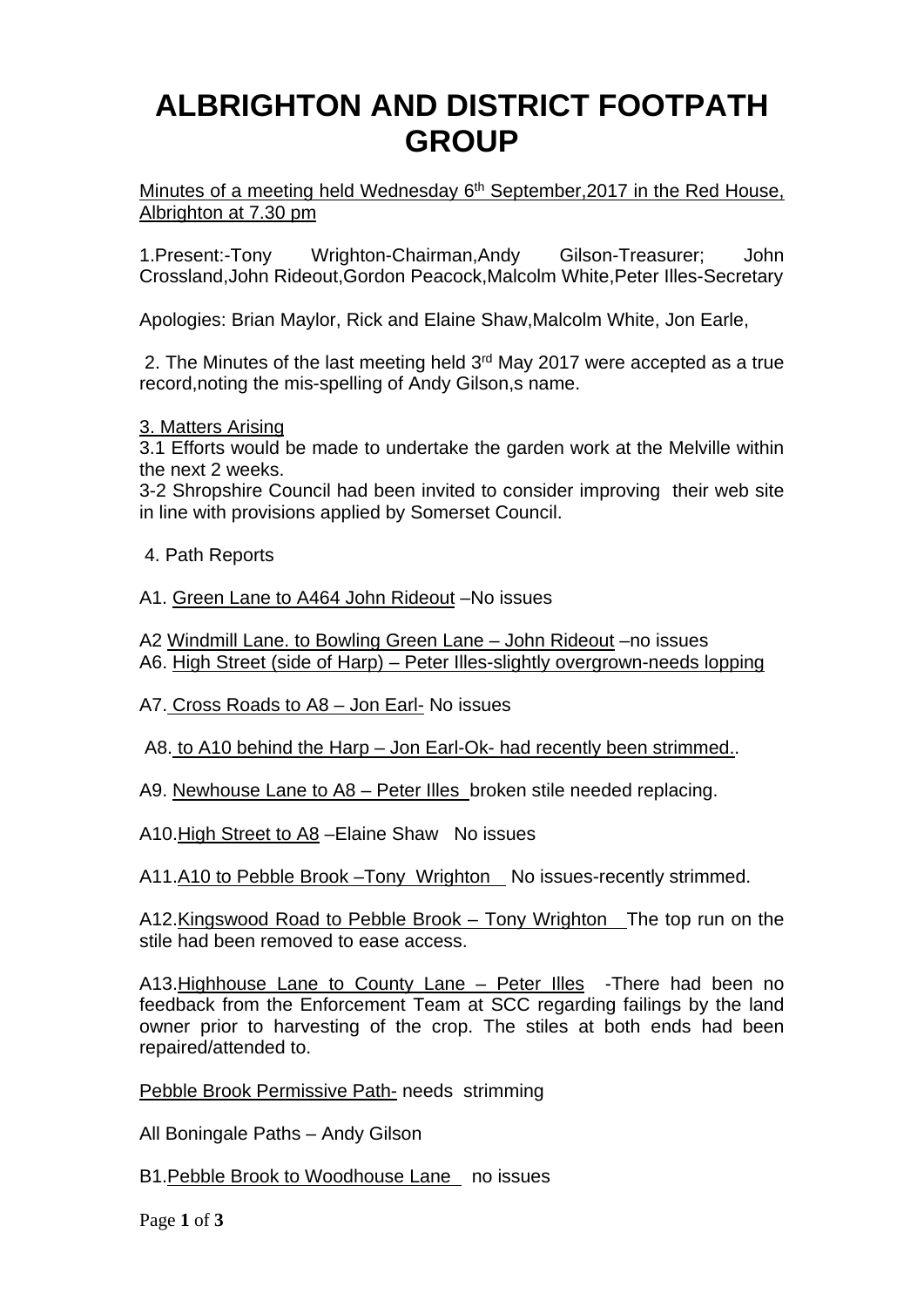# **ALBRIGHTON AND DISTRICT FOOTPATH GROUP**

B2.B1 to A464 -bridge repairs done.

.B3.Newhouse Lane to A464 (Long Path) -no issues

B4. Newhouse Lane to A464 No issues and largely defunct

B13.Pepperhill to County Lane recently strimmed

B14.A464 to Pepperhill no issues

B15.Woodhouse Lane(East) to Pebble Brook loose step done and new block provided.

Boningale Permissive Path strimming done

Donington Paths

D1.Bypass to Blue House Lane – Brian Maylor- strimmed twice. D2.Blue House Lane to Shackley Lane – Brian Maylor/Malcolm White No action taken by landowner prior to harvesting crop despite representations to Shona Butter at SCC. Work on stiles needed adjacent to John Parry,s land.

D3 Mill Lane to M54 – Malcolm White. No issues

D4 Renshaw Wood Lane to Codsall Road – Brian Maylor No issues

Boscobel Paths

Bos 1 White Ladies to Parish Boundary – Jon Earl No issues

Bos 2 Boscobel House to White Ladies – Jon Earl No issues.

#### 6. Treasurers Report

6.1 – no changes since the last report with No 1 account standing at £552-86 and No 2 account at £610-39.

6.2 The Treasurer suggested a cash account be kept for ease of low value transactions such as £7-35 secretarys expenses.

6-3 Quotes had been received to reprint the walk leaflets with set up cost for full colour being £550 and 500 prints being £260.1000 would cost £345 with plastic wallets costing £240.

### 7. Any Other Business

7.1 An group publicity article for the Parish Magazine was desirable which JC would progress.

7.2 -Helen Beresford at SCC had been advised of the 80/90 hrs of voluntary hours worked.

Page **2** of **3**